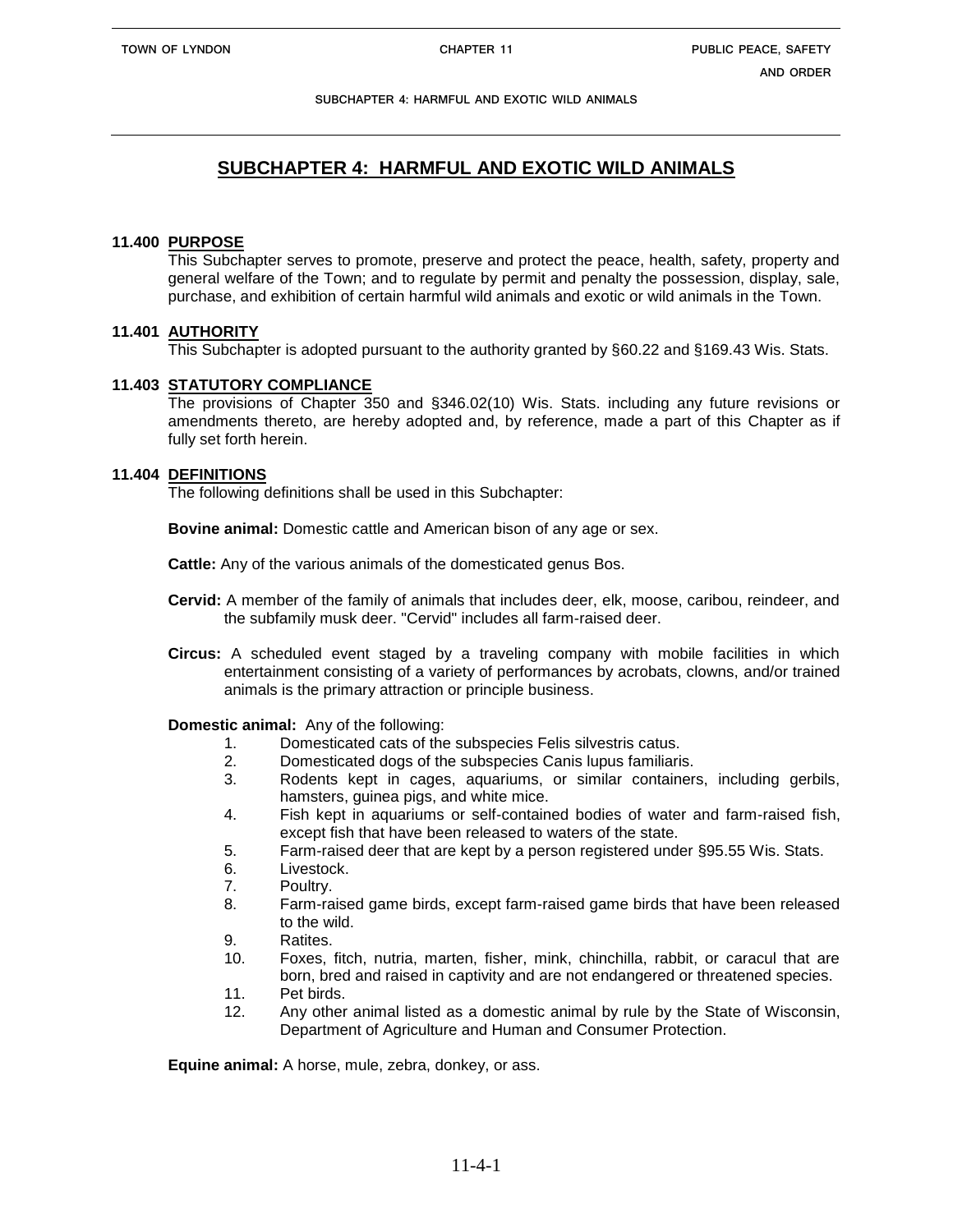**Exotic or wild animal:** Any animal that is not a domestic animal and specifically includes all of the following:

- 1. Nonhuman primates and prosimians including chimpanzees and monkeys.
- 2. Felids, except domesticated cats of the subspecies Felis silvestris catus, including lions, tigers, and other felids generally referred to as big cats;
- 3. Canids, except domesticated dogs of the subspecies Canis lupus familiaris, including foxes not born, bred, and raised in captivity, and all wolves, coyotes, and wolf hybrids.
- 4. Ursids including all bears.
- 5. Elephants.
- 6. Crocodilians, including alligators and crocodiles.
- 7. Marsupials, including kangaroos, wallabies, and opossums.
- 8. Hippopotami.
- 9. Rhinoceroses.
- 10. Hyenas.
- 11. Mustelids, except domestic ferrets, including skunks, otters, and badgers.
- 12. Procyonids, including raccoons and coatis.
- 13. Dasypodidae, including anteaters, sloth, and armadillos.
- 14. Viverrids, including mongooses, civets, and genets.
- 15. Reptilia over 12 inches in length, including boa constrictors, pythons, and any other snakes.
- 16. Venomous reptilia.
- 17. Cervids, except farm-raised deer that are kept by a person registered under [§95.55](http://nxt.legis.state.wi.us/link.asp?stats/95.55) Wis. stats.
- 18. Camelids, except South American camelids.
- **Farm-raised deer:** A captive cervid, but includes a non-captive cervid that has an ear tag or other mark identifying it as being raised on a farm. "Farm-raised deer" does not include a cervid kept by an institution accredited by the American association of zoological parks and aquariums.
- **Farm-raised game bird:** A captive bird of a wild nature that is not native. "Farm-raised game bird" does not include poultry or ratites, or birds kept pursuant to a license issued under [§169.15,](http://nxt.legis.state.wi.us/link.asp?stats/169.15) [169.19,](http://nxt.legis.state.wi.us/link.asp?stats/169.19) [169.20,](http://nxt.legis.state.wi.us/link.asp?stats/169.20) or [169.21,](http://nxt.legis.state.wi.us/link.asp?stats/169.21) Wis. Stats.
- **Harmful wild animal:** Members of the family ursidae commonly knows as bears, the species felis concolor commonly known as cougars, and any other animal designated as a harmful wild animal under Wisconsin statutes, or by rule of the State of Wisconsin, Department of Natural Resources.
- **Livestock:** Bovine animals, equine animals, goats, poultry, sheep, swine other than wild hogs, farm-raised deer, farm-raised game birds, South American camelids, and ratites.
- **Person:** An individual, partnership, firm, joint stock company, corporation, association, trust, estate, or other legal entity.
- **Pet bird:** A psittacine or soft bill that is not native, is not identified on the federal list of endangered and threatened species, and is not a migratory bird.
- **Poultry:** domesticated fowl, including chickens, turkeys, and waterfowl, that are bred for the primary purpose of exhibition or producing eggs or meat. "Poultry" does not include ratites.

**Possess:** To own, control, restrain, transport, or keep.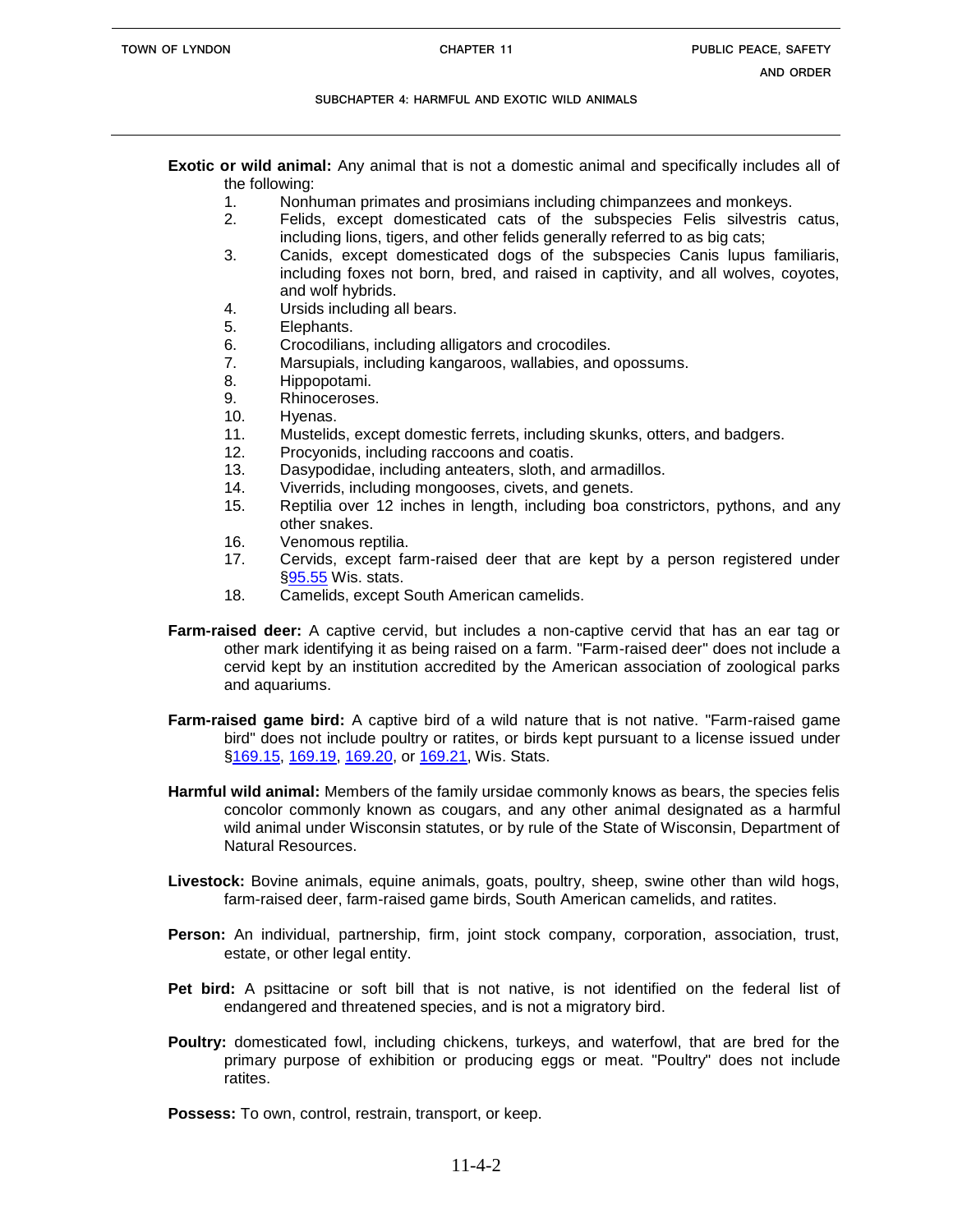- **Public zoo or aquarium:** A zoo or aquarium that is an accredited member of the American Zoo and Aquarium Association.
- **Ratite:** A member of the group of flightless birds that includes the ostrich, emu, cassowary, kiwi, and rhea.
- **Self-contained body of water:** A body of water that has no inlet from or outlet to a natural body of water, except that it may have pipes or similar conduits to put in or withdraw water that are equipped with barriers that prevent the passage of fish between the body of water and the other waters of the State of Wisconsin.

**South American camelid:** A llama, alpaca, vicuna or guanaco.

**Veterinarian:** A person who is licensed in the State of Wisconsin to practice veterinary medicine under [Chapter 453](http://nxt.legis.state.wi.us/link.asp?stats/ch.%20453) Wis. Stats., and who is certified under rules promulgated by the Department of Agriculture and Consumer Protection.

## **11.405 REGULATIONS**

- **(1) PERMIT REQUIRED:** No person may possess, display, sell or purchase an exotic or wild animal, or a harmful wild animal, in the Town unless such person first obtains a permit from the Town, except as provided in (2) or (3) below.
- **(2) WHO MAY POSSESS WITHOUT A PERMIT:** The following persons may possess, display, sell or purchase exotic or wild animals in the Town without a permit:
	- **(a)** A person licensed by the State of Wisconsin, Department of Natural Resources under Ch. 169 Wis. Stats.
	- **(b)** A veterinarian, for the purpose of providing medical treatment to the animal.
	- **(c)** A public zoo or aquarium, with a permit issued by the town.
	- **(d)** A circus, with a permit issued by the town.
- **(3) EXEMPTIONS FOR SPECIFIC ANIMALS:** A person is exempt from holding a License or other approval under §169.04(4) Wis. Stats., or any permit from the Town, to possess live native wild animals, if these wild animals are not endangered or threatened species and are any of the following:
	- 1. Arthropods.
	- 2. Chipmunks.
	- 3. Pocket gophers.
	- 4. Mice.
	- 5. Moles.
	- 6. Mollusks.
	- 7. Opossums.
	- 8. Pigeons.
	- 9. Porcupines.
	- 10. Rats.
	- 11. Shrews.
	- 12. English sparrows.
	- 13. Starlings.
	- 14. Ground squirrels.
	- 15. Red squirrels.
	- 16. Voles.
	- 17. Weasels.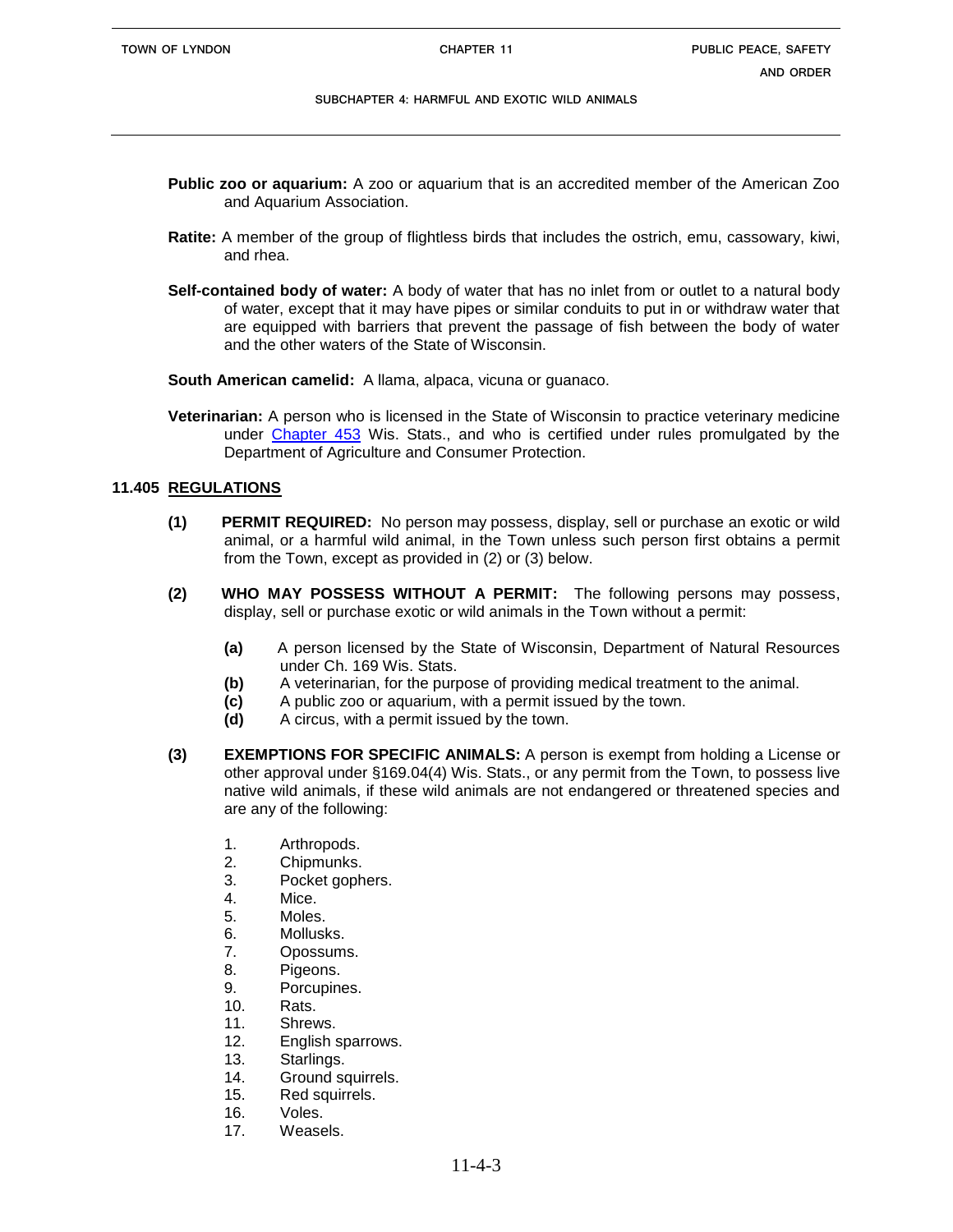## **11.407 PERMITS**

**(1) APPLICATION:** Any person desiring a permit hereunder shall submit an application that contains all the following:

- **(a)** The name, address, and telephone number(s) of the applicant(s).
- **(b)** The name, address, and telephone numbers of the owner(s) of the property upon which the applicant intends to conduct operations permitted hereunder.
- **(c)** The address and legal description of the premises where the exotic or wild animals or harmful wild animals will be exhibited, possessed, sold, or purchased.
- **(d)** A detailed description of the operation intended by the applicant.
- **(e)** A description of the type and number of wild animals or harmful wild animals, if more than one, that will be exhibited, possessed, sold, or purchased.
- **(f)** The names and addresses of all property owners within 1,000 feet of the property upon which the animals shall be exhibited, possessed, sold or purchased.
- **(g)** A site plan showing the physical characteristics of the proposed operation which clearly demonstrates how the safety of the public will be protected.
- **(h)** Information regarding the experience and training of the Applicant (and all proposed staff members) to handle all the needs of the animals expected to be located on the property.
- **(i)** Information demonstrating that the Applicant has sufficient financial resources to meet the safety concerns of the public and the needs of the animals.
- **(j)** Any other items which the Town deems necessary to make its decision.
- **(2) PUBLIC HEARING:** The Town shall schedule a reasonable time and place for a public hearing to consider the application within sixty (60) days after filing of the complete application. The applicant may appear in person, by agent, and/or attorney.
- **(3) NOTICE:** Notice of the application and the public hearing shall contain a description of the subject property, the proposed animals, and the proposed operation. In addition, at least ten (10) days before said public hearing, the Clerk shall mail an identical notice to the Applicant; to the Clerk of any municipality whose boundaries are within 1,000 feet of any portion of the subject property; and to all property owners within 1,000 feet of the boundaries of the subject property. Failure to mail said notice, provided it is unintentional, shall not invalidate proceedings under this Section.
- **(4) FORMAL DECISION:** Within thirty (30) days after the holding of the public hearing, or any extension of said period approved by the Applicant and granted by the Town, the Town Board shall make its findings and its determination regarding the application as a whole. The Board may request further information and/or additional reports from the Applicant or any consultant. The Board may take final action on said Application at the time of the Public Hearing, or said proceedings may be continued from time-to-time for further consideration. The Board shall make a written report of its findings and determinations concerning the standards of subsection (e) below.
- **(5) STANDARDS OF REVIEW:** The following factors must be found to exist by the Board in making its decision regarding a request for a Permit, and each factor shall be addressed in the Board's official written decision:
	- **(a)** The requested Permit must be in compliance with the Comprehensive Master Plan, and the Town Zoning Ordinance.
	- **(b)** The Applicant must have presented a plan of the physical characteristics of the proposed operation which clearly demonstrates how the safety of the public will be protected.
	- **(c)** The Applicant must have demonstrated sufficient experience and training to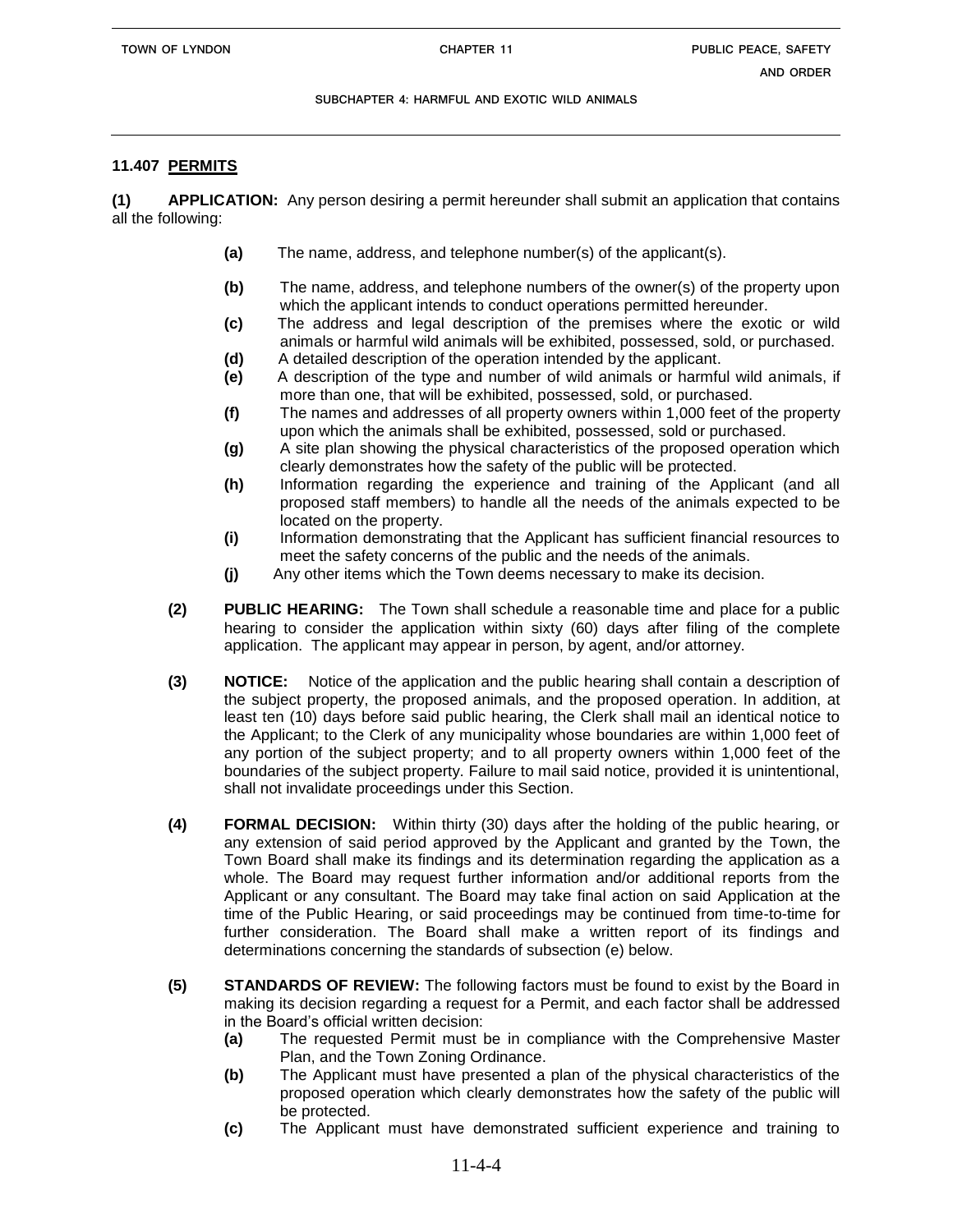handle all the needs of the animals expected to be housed on the property.

- **(d)** The Applicant must have demonstrated that he has sufficient financial resources to fulfill the safety concerns of the public and the needs of the animals.
- **(e)** The issuance of a permit at this particular site, for this particular operation, must not be a substantial detriment to adjacent properties.
- **(f)** The issuance of a permit must not result in a substantial or undue adverse impact on the character of the neighborhood, environmental factors, traffic factors, parking, public improvements, public property or rights-of-way, or other matters affecting the public health, safety, or general welfare, either as they now exist or as they may in the future be developed as a result of the granting of the permit.
- **(6) FEE:**
	- **(a)** All applicants shall pay an application fee and/or a renewal fee which shall be established by resolution of the Town Board.
	- **(b)** A double application fee shall be charged by the Town if an application is submitted after the Applicant has committed an act or omission for which the Applicant now seeks a Permit. Such double fee shall not release the applicant from full compliance with this Chapter nor from prosecution for violation of this Chapter.
	- **(c)** The Town may delay any and all action and steps required above, including public hearings, until such time as all fees required hereunder have been paid. An application is not considered "complete" and ready for consideration until all fees have been paid.
- **(7) ANNUAL RENEWAL:** Permits issue hereunder shall expire after 1 year, unless renewed by the Applicant, pursuant to the same procedure required of initial applications.